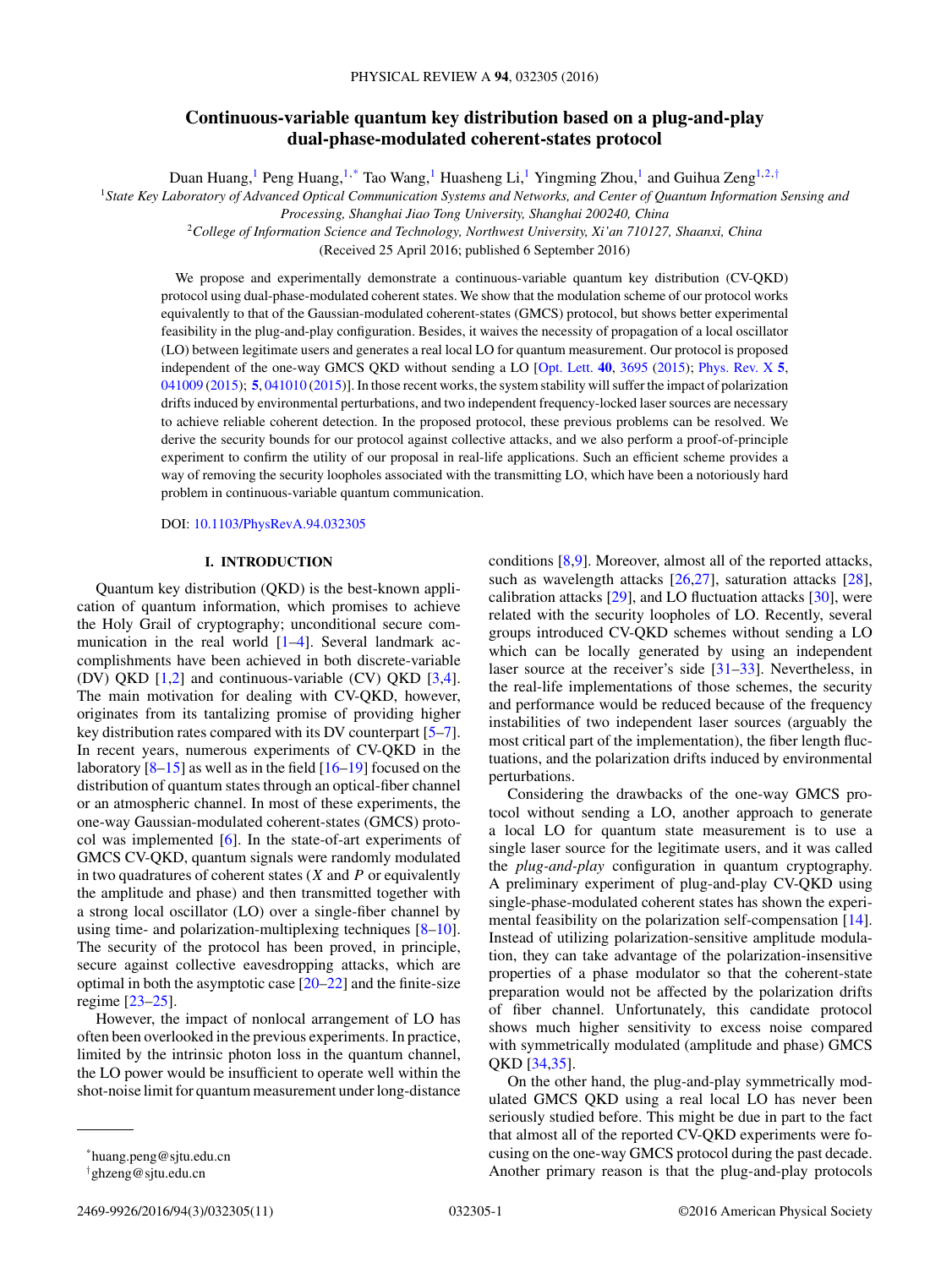<span id="page-1-0"></span>suffer the Trojan-horse attack [\[36,37\]](#page-10-0), and the secure distance is limited by the Rayleigh scattering [\[38\]](#page-10-0). Previous studies have presented the quantitative security analysis on a general class of plug-and-play DV-QKD protocol with unknown and untrusted sources [\[39\]](#page-10-0). Recently, several works focused on the study of one-way CV-QKD in which the imperfection of Gaussian coherent-states generation and modulation can be ascribed to a neutral source noise model, since the untrusted source noise model would overestimate Eve's power and leads to an untight security bound [\[40–44\]](#page-10-0). However, a complete unconditional security proof of plug-and-play CV-QKD with an untrusted source has never been rigorously proved. Thus, to avoid compromising the security and performance, the existing and underlying practical vulnerabilities should be resolved.

In this paper, we propose and experimentally demonstrate a plug-and-play CV-QKD protocol based on dual-phasemodulated coherent states (DPMCS). It differs from our previous proposed CV-QKD without sending a LO [\[31\]](#page-10-0), but relies on the distribution of a Gaussian key that is obtained by continuously modulating the phase of coherent light pulses at Bob's side and subsequently performing homodyne detection at Alice's side. We show that the dual-phase-modulation scheme works equivalently to symmetrically modulated (amplitude and phase) Gaussian-state protocols. The receiver Alice keeps the classical light of LO in our implementation so that shot-noise-limited homodyne detection becomes more flexible by modifying the real local LO power even in the presence of strong optical losses. Compared with the one-way GMCS protocol with nonlocal or local arrangement of LO, our DPMCS protocol benefits from the plug-and-play scheme so that we can waive the necessity of two independent laser sources and compensate the polarization drifts automatically. In the security analysis of the proposed protocol, we take into account the untrusted source, a long-standing open question of plug-and-play CV-QKD. A complete proof of its unconditional security against collective attacks is presented. Besides, we demonstrate these feasibilities of our proposed DPMCS protocol without sending a LO by performing a 1-MHz proof-of-principle experiment over a 20-km standard single-mode-fiber (SMF) spool with a loss of 0.2 dB*/*km. The practical limitations of our experiment on the secure distance are essentially technical and appear to be due mostly to the sampling length which is necessary to ensure the composable security.

The paper is organized as follows. In Sec.  $II$ , we first describe the basic one-way GMCS protocol, then extend to plug-and-play GMCS protocol, and finally present our plug-and-play DPMCS protocol. We show that our proposed plug-and-play DPMCS protocol is actually equivalent to the one-way GMCS protocol, but shows better polarization stability in the plug-and-play configuration. In Sec. [III,](#page-3-0) we analyze the security of the proposed plug-and-play DPMCS protocol with untrusted source. First, we introduce the model of prepare-and-measurement scheme for the new protocol, and then, based on the equivalent entanglement-based scheme, we can calculate the amount of leaked information. In Sec. [IV,](#page-6-0) we describe a specific proof-of-principle experiment based on the DPMCS protocol and report the experimental results. We then conclude the paper in Sec. [V.](#page-9-0)

# **II. EXTENDING ONE-WAY GMCS PROTOCOL TO PLUG-AND-PLAY DPMCS PROTOCOL**

# **A. One-way GMCS QKD protocol**

Figure  $1(a)$  shows the standard prepare-and-measure description of the one-way GMCS QKD protocol [\[5–7\]](#page-10-0). Alice prepares a coherent state  $|\psi\rangle$ , in practice, the amplitude and phase of which are modulated by an amplitude modulator (AM) and a phase modulator (PM), respectively. The modulation values obey Gaussian distribution centered at zero and of variance  $V_A$  in the units of shot-noise variance  $N_0$ . The modulated coherent states are then sent to Bob through a quantum channel together with a strong LO, which provides the required phase reference. Particularly, the quantum channel typically features a transmission efficiency  $T = 10^{-\alpha L/10}$  over a standard optical fiber with a constant loss coefficient *α* and channel length *L*. The excess noise  $\xi_c$  of the quantum channel is assumed to be ascribed to the eavesdropper's intervention. Therefore, the noise variance referred to Bob's input, expressed in shot-noise units, is  $\chi_c = 1 + T \xi_c$ . When Bob receives the Gaussian-modulated coherent states and LO, he randomly measures either one of the two quadratures with homodyne detector or both quadratures with heterodyne detector. More



FIG. 1. (a) One-way GMCS protocol. (b) Plug-and-play DPMCS (GMCS) protocol. (c) Modulation schemes: (1) Gaussian modulation by coding of an AM and a PM in forward direction, (2) Gaussian modulation by coding of an AM and a PM in backward direction, (3) Gaussian modulation by coding of two PMs in backward direction. In the one-way GMCS protocol, Alice generally utilizes an amplitude modulator and a phase modulator to encode the key information which features a centered Gaussian distribution. In our proposed protocol, Alice generates a classical light and sends it to Bob; Bob uses a dual-phase-modulation scheme to encode the information. This arrangement takes advantage of the polarization-insensitive properties of phase modulators so that the coherent-state preparation would not be affected by the polarization drifts of the fiber channel. AM, amplitude modulator; PM, phase modulator; BS, beam splitter; FM, Faraday mirror; RNG, random number generator.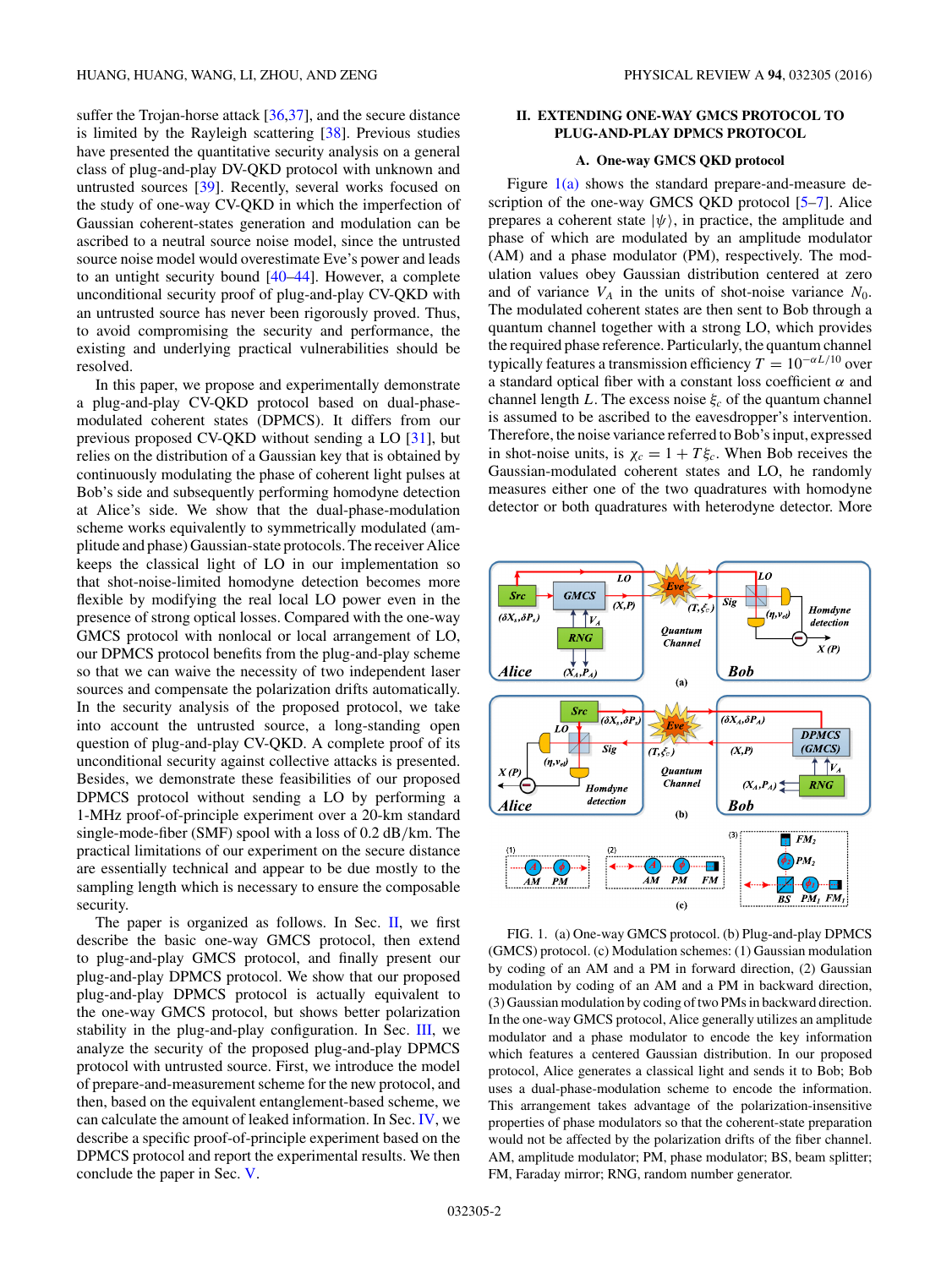<span id="page-2-0"></span>exactly, in a homodyne (or heterodyne) protocol, a detector usually features an electronic noise *υel* and an efficiency *η*. Therefore, in such a practical homodyne protocol, the total noise referred to the channel input can be expressed as  $\chi_{\text{tot}} = \chi_{\text{line}} + \chi_h/T$ , where  $\chi_{\text{line}} = \chi_c/T - 1$ ,  $\chi_h = [(1$ *η*) + *υel*]*/η* [\[45\]](#page-10-0). Finally, the mutual information of Alice and Bob *IAB* can be derived from the achievable signal-to-noise ratio (SNR) using Shannon's equation:

$$
I_{AB} = \frac{1}{2}\log_2(1 + \text{SNR}) = \frac{1}{2}\log_2\left(\frac{V + \chi_{\text{tot}}}{1 + \chi_{\text{tot}}}\right).
$$
 (1)

To extract a shared secret key from  $I_{AB}$  and establish private correlations, Alice and Bob must estimate the experimental parameters, especially the excess noise  $\xi_c$  and shot-noise variance  $N_0$ , by broadcasting and comparing a part of their random bits so that the leaked information to Eve  $\chi_{BE}$  is bounded, and then the Shannon secret key rate can be given by

$$
K = \beta I_{AB} - \chi_{BE},\tag{2}
$$

where  $\beta$  corresponds to the classical reconciliation efficiency. It is important to note that the security proofs show that the derived tight bound for the secret key rate in the case of collective attacks remains asymptotically valid for arbitrary coherent attacks, which are the most powerful attacks allowed by quantum mechanics [\[45\]](#page-10-0). Therefore, the results that we derived in this paper for collective attacks are valid for coherent attacks as well.

# **B. Extending one-way GMCS protocol to plug-and-play GMCS protocol**

In this section, we extend CV-QKD from the one-way GMCS protocol to a plug-and-play GMCS protocol without sending a LO. In the above one-way GMCS protocol, Alice owns all of the physical resources for the preparation of quantum states, and their sole purpose is the encoding of Gaussian secret information. However, in previous one-way CV-QKD configurations [\[9,10,13\]](#page-10-0), Alice needs to employ time- and polarization-multiplexing techniques to send the Gaussian quantum signal and the orthogonal polarization LO in the same fiber channel. Hence, during the process, a potential eavesdropper can easily perform intercept-resend attacks by exploiting the security loopholes of LO [\[26–30\]](#page-10-0), especially the LO intensity fluctuation, which is associated with a key experimental parameter, i.e., the shot-noise variance *N*0.

We are now interested in a scenario where some of physical resources for the preparation of quantum states are distributed from Bob's side, and Alice keeps the locally generated LO for quantum states measurement. Let us explicitly construct such a CV-QKD protocol using the schematic shown in Fig. [1\(b\).](#page-1-0) The protocol proceeds as follows. (i) Alice generates a strong classical light as a locally generated LO and sends a classical light to Bob through a quantum channel which is usually referred to a standard fiber link. (ii) Bob encodes a random *N*-bit sequence  $s_1$ ,  $s_2$ ,  $s_3$ , ... $s_N$  on the weak coherent signal by using Gaussian modulation. (iii) After possible intervention by a potential eavesdropper, Alice receives the quantum signal. (iv) Alice utilizes the locally generated LO and randomly measures one of the quadratures of quantum states so that she

can get a real outcome *X* that is correlated with the encoded signal  $X_B$ . (v) Alice and Bob finally possess two correlated variables *X* and  $X_B$ . After the classical reconciliation, they are able to bound the Shannon secret information *K*.

What is remarkable here is that the above plug-and-play GMCS protocol is similar to the one-way GMCS protocol, because the classical signal sent from Alice to Bob does not contain any Gaussian-modulated information. However, none of the experiment on the plug-and-play GMCS protocol without sending a LO has demonstrated in recent years. In fact, the concept of plug-and-play GMCS protocol without sending a LO has never been introduced before. This is because there exist some difficulties on the security analysis and experimental realization for the candidate protocol.

# **C. Extending plug-and-play GMCS protocol to plug-and-play DPMCS protocol**

For the understanding of the basic idea of our plug-andplay DPMCS protocol, we need to deepen our analysis on the feasibility of Bob's encoding strategy and Alice's decoding strategy based on the plug-and-play GMCS protocol. First, we present the feasibility study of the encoding strategy. So far, the most studied CV systems rely on Gaussian states, Gaussian operations, and Gaussian measurement, owing to their experimental feasibility and the relative simplicity of their mathematical description [\[4\]](#page-10-0). Intuitively, as shown in Fig.  $1(c)(2)$  $1(c)(2)$ , the above idea can be implemented simply by employing an AM and a PM to prepare a Gaussian coherent state at Bob's side, which will be directly reflected to the receiver Alice by a Faraday mirror [\[14\]](#page-10-0). Unfortunately, in practice, most of AMs, especially the widely used  $LiNbO<sub>3</sub>$ modulators, are polarization sensitive and features a polarizer, which means the portion of the light that is not aligned in the correct orientation cannot be transmitted [\[46\]](#page-10-0).

For simplicity, we assume that the AM's Jones matrix  $J_{AM}$  is oriented in the *x* directions of the electromagnetic field. The equivalent attenuation coefficient in the *x* direction is  $\rho$ , which depends on the modulation voltages, while the equivalent attenuation coefficient in the *y* direction is *ζ* , which is approaching zero. Therefore, the Jones matrices of AM in the *x* and *y* directions are given by

$$
\mathbf{J}_{AM_x} = \begin{bmatrix} \varrho & 0 \\ 0 & 0 \end{bmatrix}, \quad \mathbf{J}_{AM_y} = \begin{bmatrix} 0 & 0 \\ 0 & \zeta \end{bmatrix}.
$$
 (3)

The most important advantage of the plug-and-play Faraday QKD system is that it can automatically compensate for any birefringence effect in fiber. Generally, the Faraday rotation angle  $\theta = 45^\circ$ , and the Jones matrix of faraday mirror (FM) can be written as [\[47\]](#page-10-0)

$$
FM(\theta) = \begin{bmatrix} \cos \theta & \sin \theta \\ -\sin \theta & \cos \theta \end{bmatrix} \begin{bmatrix} 1 & 0 \\ 0 & -1 \end{bmatrix} \begin{bmatrix} \cos \theta & -\sin \theta \\ \sin \theta & \cos \theta \end{bmatrix}
$$

$$
= \begin{bmatrix} \cos(2\theta) & -\sin(2\theta) \\ -\sin(2\theta) & -\cos(2\theta) \end{bmatrix}
$$

$$
= \begin{bmatrix} 0 & -1 \\ -1 & 0 \end{bmatrix}.
$$
(4)

When the input coherent states return from the FM without any modulation device, their polarizations are orthogonal to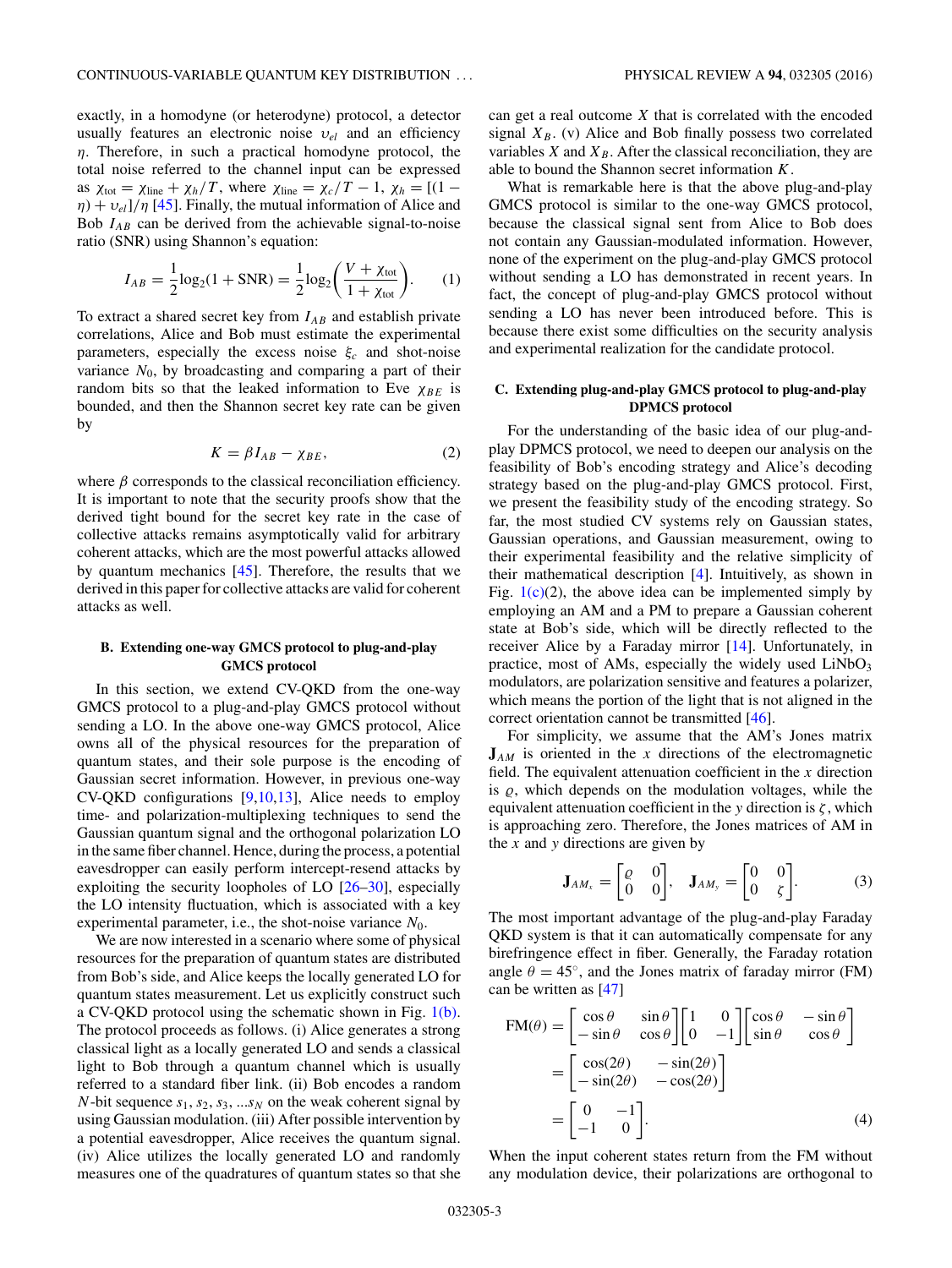<span id="page-3-0"></span>that of their initial state. It can be proved that in such an ideal situation, the configuration shown in Fig.  $1(c)(3)$  $1(c)(3)$  can compensate the birefringence of medium automatically. The complete Jones matrix of the rotated element will be

$$
\mathbf{T}_{FM} = \mathbf{T}(-\theta^{'}) \mathbf{F} \mathbf{M}(\theta) \mathbf{T}(\theta^{'}) = e^{i(\varphi)} \mathbf{F} \mathbf{M}(\theta),
$$
 (5)

where  $\varphi = \varphi_o + \varphi_e$ ,  $\varphi_o$  and  $\varphi_e$  are the propagation phases of ordinary and extraordinary rays, respectively,  $\theta$ <sup>'</sup> is the rotation angle between the reference basis and the eigenmode basis of the birefringence medium, and **T**( $-\theta$ <sup>'</sup>) and **T**( $\theta$ <sup>'</sup>) are the Jones matrices of birefringence medium when the signal photons go forward and backward of the single-mode delay lines, which are given by

$$
\mathbf{T}(\pm \theta') = \begin{bmatrix} \cos(\theta') & \mp \sin(\theta') \\ \pm \sin(\theta') & \cos(\theta') \end{bmatrix} \begin{bmatrix} e^{i\varphi_o} & 0 \\ 0 & e^{i\varphi_e} \end{bmatrix}
$$

$$
\times \begin{bmatrix} \cos(\theta') & \pm \sin(\theta') \\ \mp \sin(\theta') & \cos(\theta') \end{bmatrix} .
$$
(6)

Therefore, considering the polarization-altering properties of AM ( $\zeta \approx 0$ ), the complete Jones matrix  $\mathbf{T}_0 = \mathbf{T}_{AM+PM+FM}$ in a round trip is

$$
\mathbf{T}_0 = \mathbf{T}(-\theta')\mathbf{J}_{AM_x}\mathbf{J}_{PM_x}\text{FM}(\theta)\mathbf{J}_{PM_y}\mathbf{J}_{AM_y}\mathbf{T}(\theta') \approx 0. \tag{7}
$$

Equation (7) indicates an extreme situation in which the Gaussian modulation is completely disturbed by the polarization properties of AM. However, it might not be immediately clear whether there is an impact of the polarization properties of AM in the plug-and-play GMCS since none of the experiments have demonstrated it before. However, in a practical plug-and-play CV-QKD experiment, it is reasonable for us to assume that this arrangement may introduce huge extra loss (equivalently large excess noise in parameter estimation) because of the polarization drifts of the fiber channel.

In Fig.  $1(c)(3)$  $1(c)(3)$ , we resolve the problem and present a dualphase-modulation scheme to prepare Gaussian coherent states. In fact, we can find that previous studies of plug-and-play DV-QKD systems are implemented with a single polarizationindependent PM which features low losses in a round trip [\[47\]](#page-10-0). It is easy to write the transformation matrices of the dual-phase modulation scheme,

$$
\mathbf{T}_{PM_1+FM_1} = \mathbf{T}(-\theta')\mathbf{J}_{PM_{1x}}\mathbf{FM}(\theta)\mathbf{J}_{PM_{1y}}\mathbf{T}(\theta')
$$
  
\n
$$
= \varsigma_1 e^{i(\varphi_1)}\mathbf{FM}(\theta),
$$
  
\n
$$
\mathbf{T}_{PM_2+FM_2} = \mathbf{T}(-\theta')\mathbf{J}_{PM_{2x}}\mathbf{FM}(\theta)\mathbf{J}_{PM_{2y}}\mathbf{T}(\theta')
$$
  
\n
$$
= \varsigma_2 e^{i(\varphi_2)}\mathbf{FM}(\theta),
$$
 (8)

where  $\zeta_1$  and  $\zeta_2$  are the equivalent attenuation coefficient of  $PM_1$  and  $PM_2$  respectively;  $\varphi_1$  and  $\varphi_2$  are electronically modulated phases of  $PM_1$  and  $PM_2$ , respectively. Here we suppose the input Jones vector is  $E_{\text{in}}$ ; the beam of light passes through a 50:50 beam splitter (BS) and is reflected by a FM. After a round trip, the output of dual-phase modulation  $E_{\text{out}}$ can be expressed as follows:

$$
\widetilde{E}_{\text{out}} = \frac{1}{2} (\zeta_1 \widetilde{E}_{\text{in}} e^{i(\varphi_1)} + \zeta_2 \widetilde{E}_{\text{in}} e^{i(\varphi_2)}) \mathbf{F} \mathbf{M}(\theta). \tag{9}
$$

In an ideal dual-phase modulation system with perfect optical components, we can get the same insertion loss in the two arms,  $\zeta \approx \zeta_1 \approx \zeta_2$ . Thus, the output of dual-phase modulation in Eq. (9) can be simplified as

$$
\widetilde{E}_{\text{out}} = \varsigma \widetilde{E}_{\text{in}} \exp\left[\frac{i(\varphi_1 + \varphi_2)}{2}\right] \cos\left(\frac{\varphi_1 - \varphi_2}{2}\right) \text{FM}(\theta). \tag{10}
$$

Equation (10) indicates an ideal Gaussian modulation by using two polarization-independent PMs instead of a polarizationdependent AM and a PM. In other words, the proposed modulation scheme of the DPMCS protocol works equivalently to that of the GMCS protocol. This also means that the polarization angle of returned quantum signal in our plug-and-play dual-phase modulation system will keep stable even if the polarization characteristics of the quantum channel vary randomly.

# **III. SECURITY ANALYSIS OF PLUG-AND-PLAY DPMCS QKD PROTOCOL**

Based on the framework of plug-and-play DPMCS QKD protocol, the optical source transmitted from Alice to Bob becomes the most important battlefield for the Eve and legitimate parties. In fact, the source of the plug-and-play CV-QKD protocol is equivalently controlled by Eve. In this section, we explore the security of the proposed protocol with an untrusted source under realistic conditions of a lossy and noisy quantum channel and detector. First, we introduce the models of prepare-and-measurement scheme for the new protocol. Then we show that the entanglement-based scheme is equivalent to the prepare-and-measurement scheme. This equivalence is at the heart of security proofs for this type of CV-QKD protocols and it has been explained in detail in Refs. [\[45,48\]](#page-10-0). Since it might be no longer correct to assume that the prepared Gaussian state is a pure state, as is commonly assumed in standard security proof, we show that the secret key rate and secure distances can still be bounded with the consideration of the untrusted source.

#### **A. Model description**

Figure 2 shows the prepare-and-measure scheme of the plug-and-play DPMCS protocol. The source of light in our plug-and-play protocol is transmitted from Alice to Bob.



FIG. 2. The prepare-and-measure scheme of the plug-and-play DPMCS protocol with untrusted coherent source. A practical phaseinsensitive amplifier (PIA) is placed at the channel. The PIA is a nondegenerate optical parametric amplifier, which amplifies symmetrically both quadratures, but such an amplification process will inevitably increase the noise induced by the coupling of the signal input to the internal modes of the amplifier [\[45\]](#page-10-0).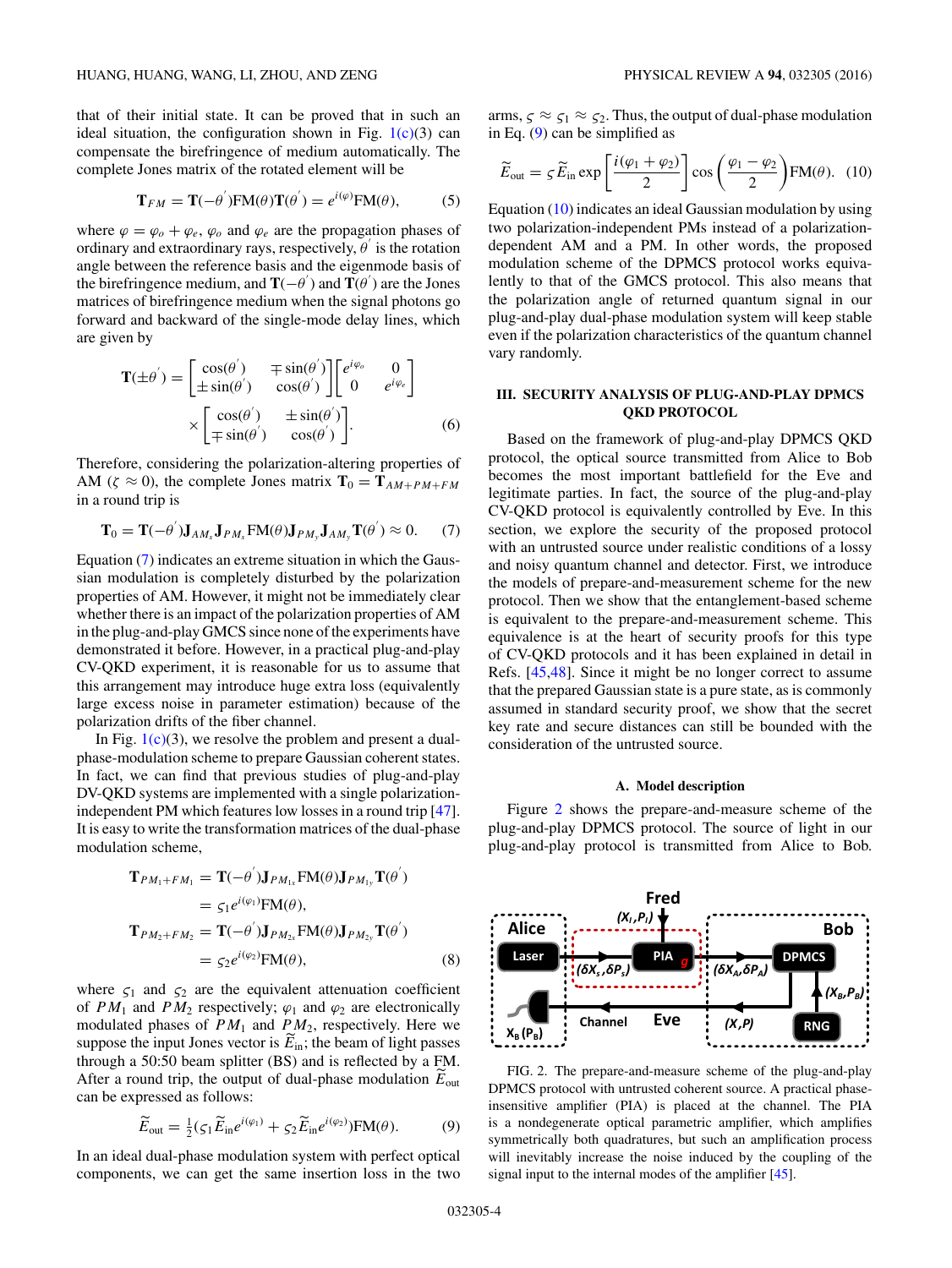<span id="page-4-0"></span>Under the realistic assumption that Fred can control the classical source, the main consequence of this intervention is that it will inevitably increase a fundamental excess noise, because one cannot suppress the excess noise by increasing the variance of original source and then attenuating the state. In this scenario, we characterize the untrusted source noise by introducing a phase-insensitive amplifier (PIA). Such an unknown source can be viewed as a combination of an ideal coherent source with quadratures of  $(\delta X_s, \delta P_s)$  which satisfy  $\langle (\delta X_s)^2 \rangle = \langle (\delta P_s)^2 \rangle = 1$  (in shot-noise units), a PIA with a gain of  $g$  ( $g \ge 1$ ), and an idle input of  $(X_I, P_I)$ , which is ideally in a vacuum state or a realistic state with a noise variance of  $V_I$ . These serve the purpose of modeling Eve's intervention in the source, and the introduction of the amplifier models is because of their importance for various practical and technological applications including optical communication systems. The quadratures ( $\delta X_A$ , $\delta P_A$ ) of an untrusted coherent state transmitted from Alice can be described as

$$
\delta X_A = \sqrt{g} \delta X_s + \sqrt{g - 1} \delta X_I,
$$
  

$$
\delta P_A = \sqrt{g} \delta P_s + \sqrt{g - 1} \delta P_I.
$$
 (11)

Therefore, the quadratures of the dual-phase-modulated coherent state sent from Bob to Alice are

$$
X = X_B + \delta X_A,
$$
  
\n
$$
P = P_B + \delta P_A.
$$
\n(12)

The modulated random numbers satisfy the Gaussian distribution, and the variances of *X* and *P* are

$$
\langle X^2 \rangle = \langle P^2 \rangle = V + \xi_s,\tag{13}
$$

where  $V = V_B + 1$  and  $\xi_s = g - 1 + (g - 1)V_I$ . The conditional variances  $V_{X|X_B}$  and  $V_{P|P_B}$  are

$$
V_{X|X_B} = \langle X^2 \rangle - \frac{\langle X X_B \rangle^2}{\langle X_B^2 \rangle} = \xi_s + 1,
$$
  

$$
V_{P|P_B} = \langle P^2 \rangle - \frac{\langle P P_B \rangle^2}{\langle P_B^2 \rangle} = \xi_s + 1.
$$
 (14)

The entanglement-based scheme of our DPMCS protocol with homodyne or heterodyne detections is illustrated in Fig. 3. Here we should remark that the entanglement-based scheme is kept equivalent to a standard prepare-and-measure scheme



FIG. 3. The equivalent entanglement-based scheme of the DPMCS protocol. Eve can control the transmission efficiency *T* and channel-added noise *χ*line. Though Eve does not have access to the apparatus of legitimate users, the source is equivalently controlled by Eve in the plug-and-play architecture. Therefore, in this entanglement-based scheme, Fred is not a neutral party. To derive a tight security bound, Fred is assumed to be controlled by Eve.

for the GMCS protocol, and the optimality of a Gaussian attack in the entanglement-based scheme is guaranteed under the general collective attack. In our equivalent entanglementbased scheme, Fred prepares a three-mode entanglement state  $|\Psi_{ABF}\rangle$ . The quadratures  $(X', P')$  and  $(X, P)$  denote the state (mode *B*) kept by Bob and the state (mode  $A_0$ ) sent to Alice. We assume they satisfy the following relations:

$$
\langle X^2 \rangle = \langle P^2 \rangle = V + \xi_s, \langle X^2 \rangle = \langle P^2 \rangle = V. \tag{15}
$$

According to the uncertainty relation [\[48\]](#page-10-0), we can have

$$
|\langle XX'\rangle^2| \leqslant V(V+\xi_s)-\frac{V}{V+\xi_s}.\tag{16}
$$

Because the ABF system might not be maximally entangled, the correlation between  $A_0$  and  $B$  might not achieve the limit in Eq. (16). Therefore, it can be reasonably assumed that

$$
|\langle XX'\rangle^2| = \sqrt{V^2 - 1}, \quad |\langle PP'\rangle^2| = -\sqrt{V^2 - 1}.
$$
 (17)

In the entanglement-based scheme, if Bob chooses to enable a heterodyne detection on  $X'$  and  $P'$  (mode  $B$ ) simultaneously, we can get

$$
X' = X' - \delta X'_B, \quad P' = P' - \delta P'_B,\tag{18}
$$

where  $\langle (\delta X'_B) \rangle^2 = \langle (\delta P'_B) \rangle^2 = 1$ . Bob gets the estimation of  $(X, P)$ , denoted by  $(X_B, P_B)$ , which satisfy

$$
X_A = \sqrt{\frac{V-1}{V+1}} X'_A, \quad P_A = \sqrt{\frac{V-1}{V+1}} P'_A. \tag{19}
$$

We have  $\langle X_B^2 \rangle = \langle P_B^2 \rangle = V_B$  and  $V_{X|X_B} = V_{P|P_B} = \xi_s + 1$ , which are results identical to those of the prepare-and-measure scheme scheme. In the prepare-and-measure scheme, the added noise induced by an imperfect homodyne detector (or heterodyne detector) refers to the receiver's input as  $\chi_h = [(1 - \eta) + v_{el}]/\eta$ . The entanglement-based scheme is modeled by a beam splitter with a transmission efficiency of *η* and coupled with an Einstein-Podolsky-Rosen (EPR) state  $\rho_{H_0G}$  featuring a variance of  $v_d$ , so the added noise is  $(1 - \eta)v_d/\eta$ . In order to make the detection-added noise of the entanglement-based scheme equal  $\eta \chi_h$ , the variance  $v_d$ should be  $v_d = \eta \chi_h / (1 - \eta) = (1 - \eta + v_{el}) / (1 - \eta)$ . Therefore, when we assume that the EPR source and Bob's detection are hidden in the black box, the eavesdropper cannot distinguish which scheme (prepare-and-measure scheme or entanglement-based scheme) is applied.

#### **B. Security against collective attacks**

In this section, we consider the security of the DPMCS CV-QKD protocol with reverse reconciliation. For simplicity, we consider the secret key rate when Alice performs homodyne detection. In order to derive a tight security bound, the model assumes that Fred can be controlled by Eve, which means Eve may acquire extra information. Similar to the GMCS protocol, the secret key rate can be calculated as

$$
K' = \beta I_{AB} - \chi_{AE},\tag{20}
$$

where  $\chi_{AE}$  is the maximum information available to Eve on Alice's key. In the DPMCS protocol, the Shannon mutual information between Alice and Bob  $I_{AB}$  is derived from Alice's measured variance  $V_A = \eta T(V + \xi_s + \chi_{\text{tot}})$  and the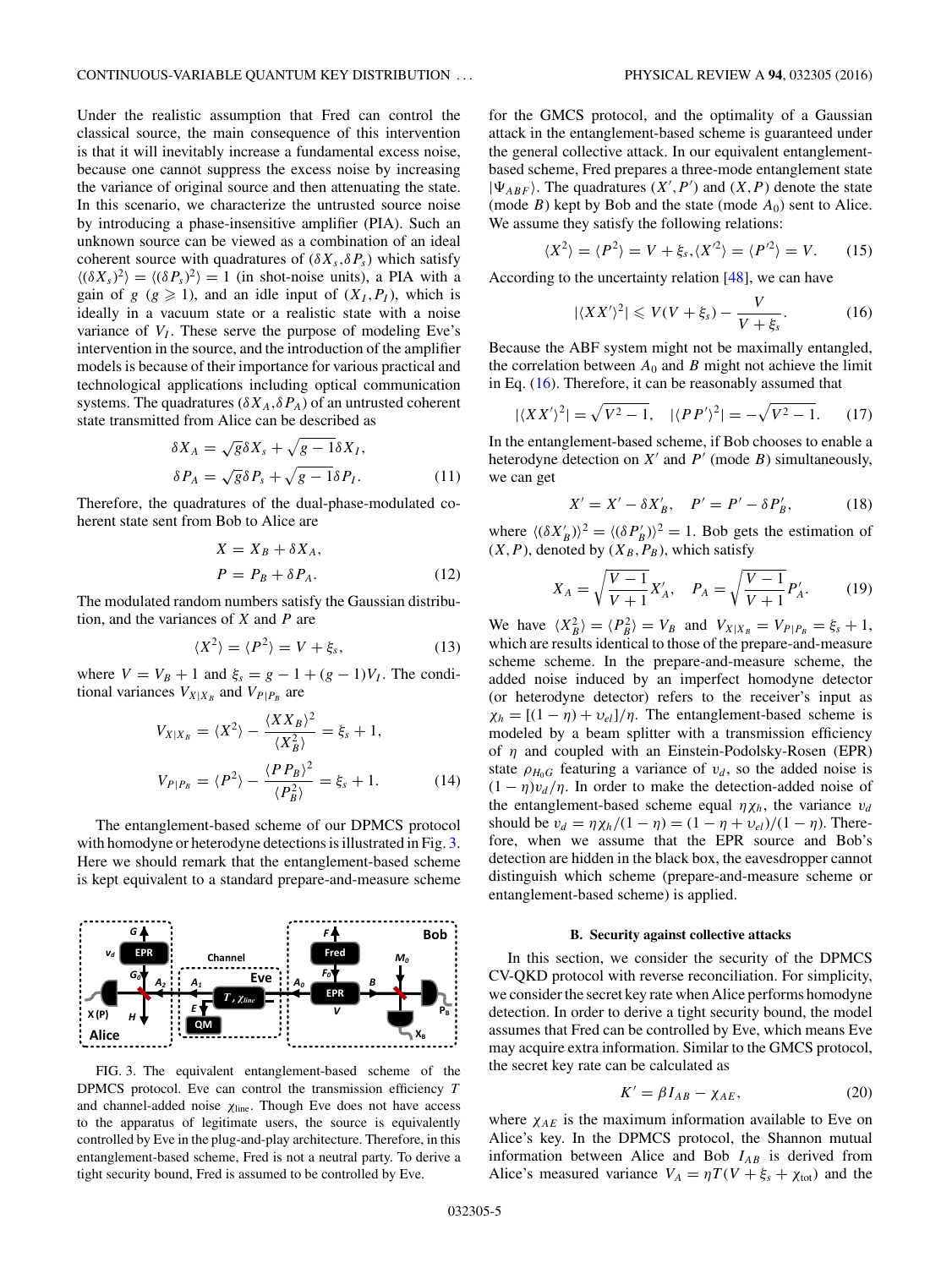<span id="page-5-0"></span>conditional variance  $V_{A|B} = \eta T (1 + \xi_s + \chi_{tot})$ , where  $\chi_{tot} =$  $\chi$ <sub>line</sub> +  $\chi$ <sub>h</sub>/T is the same as the GMCS protocol. Using Shannon's equation, the mutual information can be expressed as

$$
I_{AB} = \frac{1}{2} \log_2 \frac{V_A}{V_{A|B}} = \frac{1}{2} \log_2 \frac{V + \xi_s + \chi_{\text{tot}}}{1 + \xi_s + \chi_{\text{tot}}}.
$$
 (21)

Eve's information on Alice's key is bounded by the Holevo quantity

$$
\chi_{AE} = S(\rho_E) - \int dm_A p(m_A) S(\rho_E^{m_A}), \tag{22}
$$

where *S* is the von Neumann entropy of the quantum state  $\rho$ ,  $\rho_E^{m_A}$  is the Eve's state conditional on Alice's measurement result,  $m_A$  represents the measurement of Alice (and in the homodyne detection, it can take the form  $m_A = x_A$ ), and  $p(m_A)$  is the probability density of the measurement [\[49\]](#page-10-0). Since Eve can purify the system  $FBA<sub>1</sub>$ , we get  $S(\rho_E) = S(\rho_{FBA_1})$ . After Alice's measurement (purifies the system FBEHG), the global pure state collapses to  $\rho_{FBEHG}$ , and we get  $S(\rho_E^{m_A}) = S(\rho_{FBHG})$ . We can find that  $S(\rho_E^{m_A})$  or  $(S(\rho_{FBHG})$  is independent of  $m_A$  for the Gaussian protocols. Then Eve's maximum information can be bounded by

$$
\chi_{AE} = S(\rho_{FBA_1}) - S(\rho_{FBHG}^{m_A}). \tag{23}
$$

However, because of the eavesdropper's intervention, the Bob's prepared state  $\rho_{BFA_0}$  might not be a pure state, and the optimality of Gaussian attacks has not been proved under this condition. In other words, we cannot bound the maximal information that Eve could gain by exploiting the optical source, arguably the most critical part of the security analysis. Fortunately, if we assume that  $\rho_{BFEA_0}$  is a pure state, we can achieve a lowest bound of  $K'$  when  $\rho_{BFA_0}$  is a Gaussian state [\[20–22\]](#page-10-0). Thus, it is enough to consider Gaussian states in the derivation of a lower bound of the secret key rate, and the expressions for the above equation can be further simplified as  $[40,45]$ 

$$
\chi_{AE} = \sum_{i=1}^{2} G\left(\frac{\lambda_i - 1}{2}\right) - \sum_{i=3}^{5} G\left(\frac{\lambda_i - 1}{2}\right), \qquad (24)
$$

where  $G(x) = (x + 1)\log_2(x + 1) - x\log_2 x$ ,  $\lambda_{1,2}$  are the symplectic eigenvalues of the covariance matrix *γFBA*<sub>1</sub> characterizing the state  $\rho_{FBA_1}$ , and  $\lambda_{1,2,3}$  can be expressed as

$$
\lambda_{1,2}^2 = \frac{1}{2}(A \pm \sqrt{A^2 - 4B}),\tag{25}
$$

where

$$
A = V2 - 2T(V2 - 1) + T2(V + \xis + \chiline)2,
$$
  
\n
$$
B = T2[1 + V(\xis + \chiline)]2,
$$
 (26)

and  $\lambda_{3,4,5}$  are the symplectic eigenvalues of the covariance matrix  $\gamma_{FBHG}$  characterizing the state  $\rho_{FBHG}^{m_A}$ , and  $\lambda_{4,5,6,7}$  can be expressed as

$$
\lambda_{3/4}^2 = \frac{1}{2}(C \pm \sqrt{C^2 - 4D}), \lambda_5 = 1,\tag{27}
$$

where

$$
C = \frac{A\chi_h + V\sqrt{B} + T(V + \xi_s + \chi_{\text{line}})}{T(V + \xi_s + \chi_{\text{tot}})},
$$
  

$$
D = \frac{\sqrt{B}V + B\chi_h}{T(V + \xi_s + \chi_{\text{tot}})}.
$$
 (28)

Based on Eqs. (21), (24), (25), (26), (27), and (28), we can calculate the asymptotic lower bound of the secret key rate in Eq. [\(20\)](#page-4-0) against collective attacks.

# **C. Theoretical security simulation and practical security analysis**

The theoretical security simulation result is shown in Fig. 4. We apply the results derived in the above and several practical parameters of the previous GMCS CV experiments that intervene in these equations in order to compare their performance for different configurations. The parameters  $V_B$ , *ξc*, *η*, *υel*, and *β* are fixed in the simulations. The noise variance  $V_I$  of the PIA is set to 1 (in shot-noise units). The security bound to the imperfect coherent source is weighted by the parameter *g*. From a practical point of view, it is interesting to directly compare the performance of the secret key rate *K* in different imperfect source scenarios. For the reasonable parameters  $g = 0$  (zero noise gain), 0.001, and 0.01, we observe that the key rates are slightly affected by the noise of the coherent source. Practically, it is easy to understand that if the states Alice sent turn noisy (in the presence of Fred's interaction), the secret key rate and maximum secure distance will be reduced. Fortunately, the source noise weighted by *g* can be carefully measured with a practical detector at Bob's side.

Here let us discuss some practical countermeasures for the reported attacks. Consider the case of the Trojan-horse attacks [\[36,37\]](#page-10-0). When Alice sends strong classical pulses to Bob, Eve is able to freely manipulate these pluses, or she may even replace them with her own sophisticatedly prepared



FIG. 4. Secret key generation rate as a function of channel losses for the DPMCS protocol with homodyne detection and a phaseinsensitive amplifier in the case of collective eavesdropping attacks. The blue curves correspond to the fixed parameters: (a)  $V_B = 20$ , *ξ<sub>c</sub>* = 0.04, *η* = 0.5, *v<sub>el</sub>* = 0.01, and *β* = 0.9, which are achievable in the experiments of Refs. [\[11–13\]](#page-10-0), and the red curves corresponds to the fixed parameters; (b)  $V_B = 4$ ,  $\xi_c = 0.01$ ,  $\eta = 0.5$ ,  $v_{el} = 0.01$ , and  $\beta = 0.97$ , which are achievable in the recent experiments of Refs. [\[8–10\]](#page-10-0). From right to left, the solid, dotted, and dashed (blue or red) lines represent the key rate for  $g = 0$ , 0.001, and 0.01.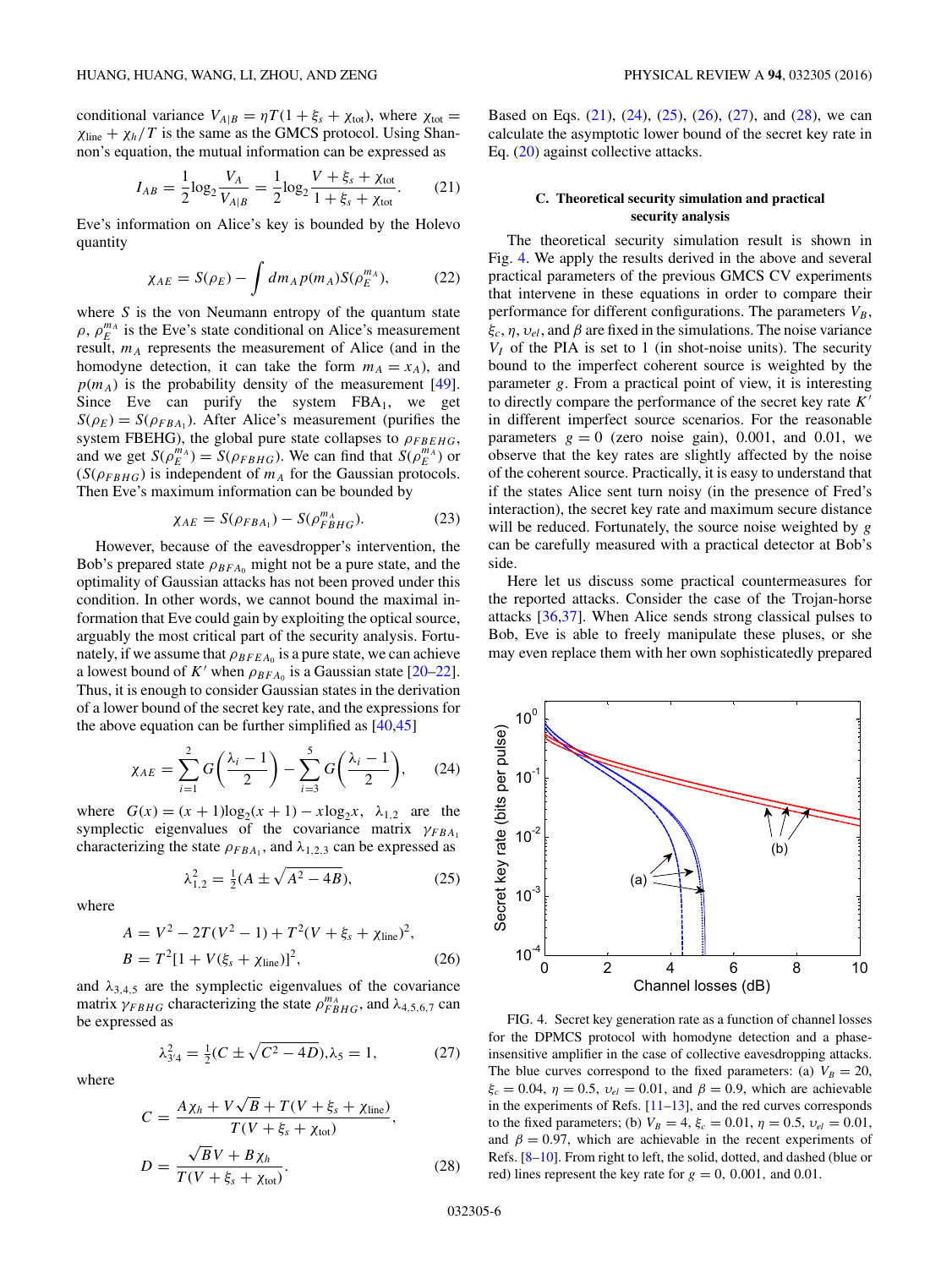<span id="page-6-0"></span>bright pulse to Bob and split the corresponding output pulses from Bob. In order to limit these kind of attacks, filters should be inserted at Bob's side to enable single-mode assumption in the plug-and-play CV-QKD system. Second, the "modulation door" should be open only during encoding time, i.e., activating the phase modulator only when optical pulses are there. We remark that the "time door" may challenge current modulation techniques because of the limited bandwidth, so that Eve may exploit the finite rising or falling edge of modulated pulses and then implement phase-remapping attacks [\[50,51\]](#page-10-0). Previous work has also shown that Bob can use a classical detector to monitor the input pulses to combat this kind of intercept-resend attack. Therefore, we assume that the designer of the plug-and-play CV-QKD has examined each of the above points. However, obviously the most important one is that we should compute the maximal information that Eve could gain by exploiting the optical source. In other words, we should calculate the amount of leaked information so that we can compute how much additional privacy amplification is required to successfully defeat such kinds of attacks.

Fortunately, we could find some ways to calculate the source noise and improve the secret key rate. First, we note that previous studies of the imperfect source noise effects on the GMCS QKD have shown results similar to our own, since the source noise in coherent-state generation and Gaussian signal preparation would also undermine the secret key rate [\[40–44\]](#page-10-0). They considered Fred as a neutral-party model who cannot be controlled by Eve, and the key rate of the neutral model can be improved using a passive source monitoring approach to bound the leaked information induced by Eve's manipulation [\[41\]](#page-10-0). However, in our untrusted model, the modulation noise is also ascribed to Eve for simplicity. Therefore, the system's performance might be improved by designing a bidirectional monitoring apparatus at Bob's side so that the modulation noise is bounded. Besides, researchers also studied the CV-QKD using thermal (or noisy) Gaussian resource states [\[52–54\]](#page-10-0). Though the preparation noise at the sender's station becomes significantly noisy (even  $10<sup>4</sup>$  times greater than the variance of the vacuum mode), there still exist secret keys with direct reconciliation. This is because, provided the channel losses do not exceed 50%, the security of quantum cryptography is not dependent on the channel transmission and is therefore incredibly robust against significant levels of impurity of sender states. In our theoretical security model, we consider the reverse reconciliation and a pure coherent state sent from

Alice to Bob so that the secure distance could break the 3-dB limit [\[5,6\]](#page-10-0). If we take into account the imperfect generation of coherent states, i.e., a coherent laser source with nonignorable phase noises [\[55\]](#page-10-0), it is necessary to carefully characterize such kind of source noise by using a monitoring apparatus at Alice's side.

### **IV. EXPERIMENT**

#### **A. Experimental setup**

Figure 5 shows the configuration of a proof-of-principle CV-QKD experiment based on the plug-and-play DPMCS protocol. At Alice's side, a continuous-wave (cw) output from a center wavelength of a 1550.12-nm laser splits into two portions with an intensity ratio of 99:1, a fraction (1%) of which is attenuated and sent to Bob; the other portion (99%) is used as a locally generated LO. The linewidth of the cw laser is 1.5 kHz, and the short-term stability of the laser is less than 4 MHz per hour. The small portion of cw light is transformed into a 1-MHz clock pulse train by a  $LiNbO<sub>3</sub>$  AM. We generate optical pulses with a full width at half maximum (FWHM) of 200 ns. The length of fiber spool is 20 km and the measured loss of the fiber link is 0.2 dB*/*km. At Bob's side, the optical pulses transmitted from the quantum channel are split into two groups again, a fraction of which is used to monitor the input pulses using a photodiode (PD) that is important to defeat the phase-remapping attacks [\[51\]](#page-10-0) and the pulse-shape attacks [\[56\]](#page-10-0), the other of which goes through the BS and Gaussian modulated by two PMs, as we described in Sec. [II C.](#page-2-0) A small amount of modulated signal is detected by a PD and used to monitor the modulation variance in real time. A variable optical attenuator is used by Bob to attenuate modulated pulses to an optimized variance of  $V_B N_0$ . In the plug-and-play protocol, the forward and backward propagation gives perfect polarization stability, but the 45◦ FM will impose a 90◦ rotation on the polarization of input coherent states. The delay fiber line at Bob's side compensates the difference of fiber length for two phase-modulation paths. The classical optical pulses and quantum signal pulses propagate through the quantum channel with orthogonal polarizations and different directions, and they are also delayed in time. At Alice's side, the LO pulses are transmitted through a PBS and reflected by a FM, which provides a 90◦ polarization rotation on LO's polarization. Besides, Alice can measure randomly  $X_0$  or  $X_{\pi/2}$ to select one of the two quadratures of quantum states by



FIG. 5. Experimental setup of plug-and-play CV-QKD using dual-phase modulated coherent states. cw laser, continuous-wave laser; BS, beam splitter; AM, amplitude modulator; Att., attenuator; PM, phase modulator; PBS, polarizing beam splitter; DL, delay line; FM, faraday mirror; PD, photodetector.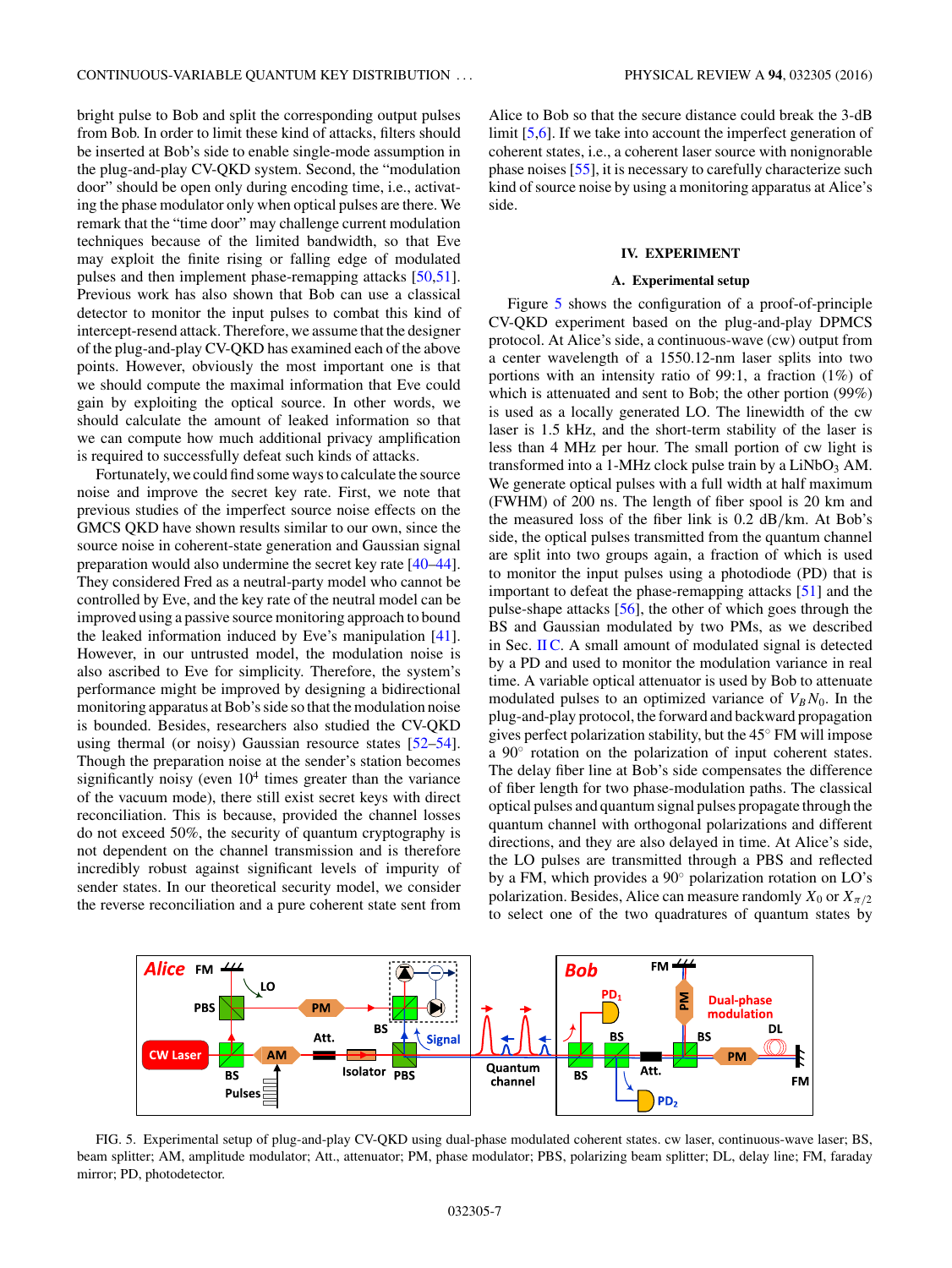<span id="page-7-0"></span>using a PM located on a LO path. The optical quantum states reflected through a PBS will interfere with the LO, and a shot-noise-limited homodyne detector is used to measure these quantum states.

In laboratory circumstances, this preliminary experiment does not insert wavelength filters at both sides that could pose risks as explained in at the beginning of Sec. [III,](#page-3-0) but we should stress that it is one of the most suitable countermeasures against Trojan-horse-type attacks in the further field test of plug-and-play CV-QKD. Besides, as we discussed in Sec.[III C,](#page-5-0) a watchdog detector countermeasure should also be inserted at Alice's side in the next step to monitor the stability of the laser source. This is because the laser source noise can be treated as the noise introduced by a neutral party instead of an untrusted party; thus, this arrangement could further improve the system performance. We note that a self-referenced phase-compensation scheme is necessary to align Alice's and Bob's measurement bases [\[31–33\]](#page-10-0), since there exists an unavoidable phase drift due to environmental perturbations on the well-established fiber spool. The security of the phase-compensation scheme using classical phasereference pulses was carefully discussed in these independent works. Finally, raw bits of data are then processed into the error reconciliation and privacy amplification using public communication.

#### **B. Polarization measurement**

In a typical coexistence architecture of CV-QKD based on polarization-multiplexing techniques [\[10\]](#page-10-0), the noise photons in the quantum channel are mainly contributed by the in-band leakage photons from the strong classical light of LO [\[8,9,13\]](#page-10-0). In fact, almost all of the recently reported CV-QKD experiments [\[8–10\]](#page-10-0) employed manual polarization controllers or dynamic polarization controllers. As we described above, the LO is locally generated at receiver's side in the proposed plug-and-play DPMCS protocol, so that we no longer need polarization stabilization for LO signals.

Now we focus on the polarization properties of the distributed quantum states. Figure 6 shows the polarization traces on the Poincaré sphere measured with a polarization analyzer (PSGA-101, General Photonics). Limited by the dynamic power range of our analyzer  $(-40 \text{ to } +2 \text{ dB m})$ ,



FIG. 6. (a) Polarization traces measured at the input of Bob's apparatus. (b) Polarization traces measured at Alice's side (between the input of homodyne detector and the output of PBS; see Fig. [5\)](#page-6-0).

the attenuators at both sides are adjusted to get a minimum attenuation value. Each point on the Poincaré sphere represents a unique polarization state. It takes 3 h and 30 min to measure the polarization drifts at Bob's side and Alice's side, respectively. If we consider the use of the one-way GMCS QKD protocol without active polarization stabilization, such an arrangement of CV-QKD system would inevitably produce a slow polarization drift that occurs in the transmission-fiber spool because of mechanical strains or temperature changes [see Fig.  $6(a)$ ]. What is remarkable here is that the above technological challenge of polarization stabilization is also encountered in the recent studies of CV-QKD without sending a LO [\[31–33\]](#page-10-0). Different from our recent work [\[31\]](#page-10-0), the present experiment not only compensates the polarization drift by taking advantage of plug-and-play Faraday QKD protocol [see Fig. 6(b)], but also generates a local LO at the receiver's side.

# **C. Rayleigh backscattering estimation**

In the plug-and-play CV-QKD experiment, we need to consider the effects of Rayleigh backscattering of the quantum channel itself. Recently, researchers have shown that spontaneous anti-Stokes Raman scattering is the dominant source of noise in the one-way dense-wavelength-divisionmultiplexing (DWDM) CV-QKD configuration [\[9,57\]](#page-10-0). These results revealed that CV-QKD can benefit from a built-in single-mode filtering (coherent detection) and therefore this QKD protocol can be less affected by DWDM-induced noise photons than the reported DV-QKD systems. However, in the proposed plug-and-play DPMCS protocol we solved some technical and security problems; the plug-and-play structure introduces some other problems of its own: The coherent detection of quantum states at Alice's side would suffer Rayleigh scattering by fiber refractive index inhomogeneities. Because this reflected light is of the same frequency as the initial laser source, the "in-band" photons cannot be filtered or attenuated. The excess noise  $\xi_{RB}$  (refer to Bob's side) induced by Rayleigh backscattering photons  $\langle N_{RB} \rangle$  can be expressed as

$$
\xi_{RB} = 2\langle N_{RB}\rangle / (\eta T). \tag{29}
$$

Here we consider an infinite fiber used as a QKD link, which features a length  $L$  (km) and a fiber loss  $\alpha$  (dB/km). The channel transmission efficiency  $T = 10^{-\alpha L/10}$ . The insertion loss inside Bob (round-trip) is denoted as  $\eta_B$ . The backscattered photons  $\langle N_{RB} \rangle$  per second  $P_B$  can be given by [\[38\]](#page-10-0)

$$
P_B = \beta (1 - 10^{-2\alpha L/10}) \mu R / \eta_B T,\tag{30}
$$

where  $\beta$  represents the Rayleigh backscattering coefficient which means a fraction of forward-propagated light backscattered into the fiber spatial model,  $\mu = V_B/2$  is the mean number of photons per pulse emitted from Bob's side, and *R* is the system repetition rate. If we assume that the electronic integral time (rise and fall time) of Alice's homodyne detector is  $\delta t$ , the excess noise contributed by the quantum channel itself is

$$
\xi_{RB} = \frac{2P_B \eta \delta t}{\eta T} = \frac{\beta (1 - 10^{-2\alpha L/10}) V_B R \delta t}{\eta_B 10^{-2\alpha L/10}}.
$$
 (31)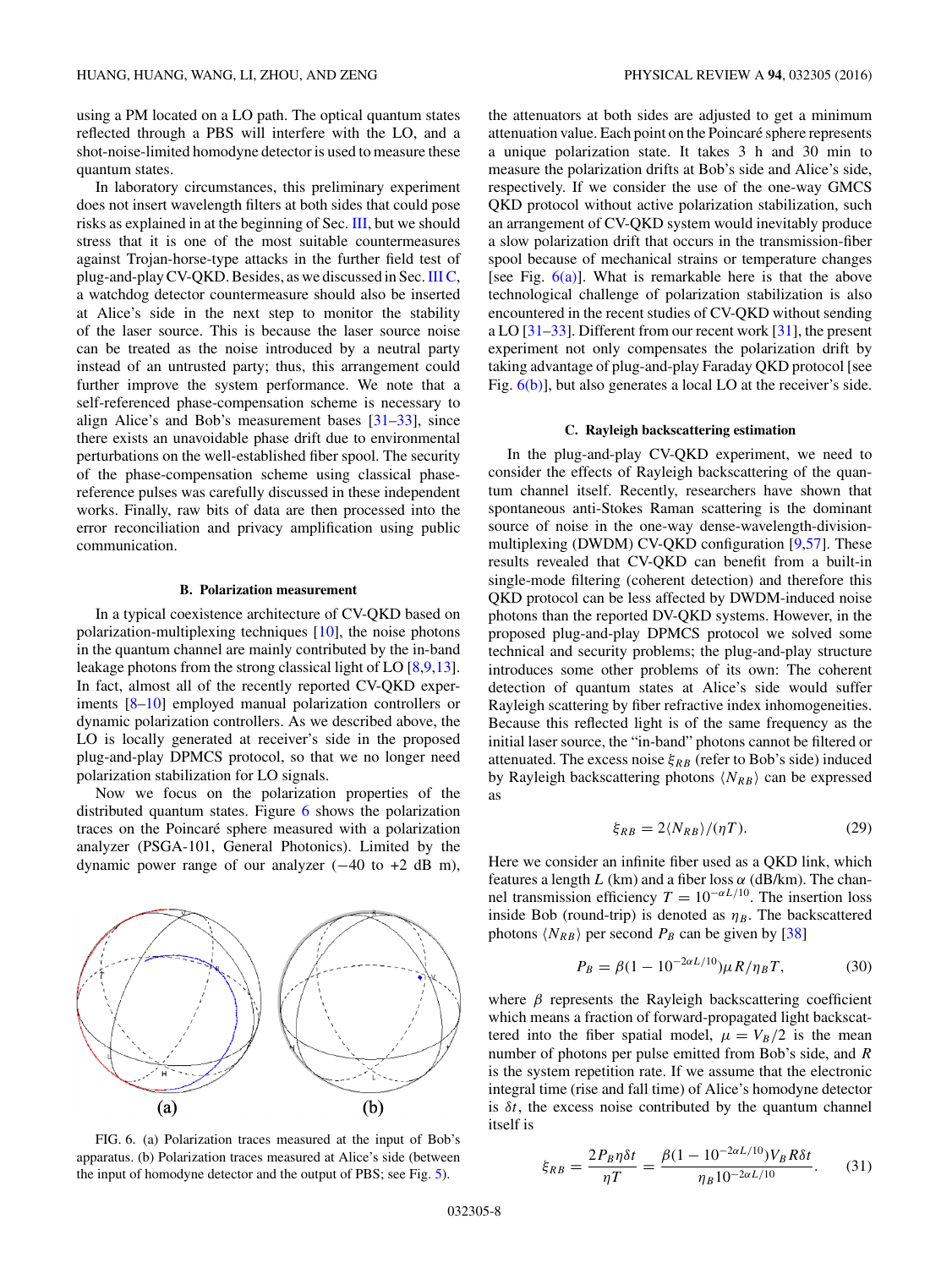In this preliminary experiment, we use a standard SMF-28e+ optical-fiber spool (Corning) [\[58\]](#page-10-0), and the given Rayleigh backscattering coefficient  $\beta$  is  $-80$  dB at 1550 nm. To estimate the scattering effects in this plug-and-play CV-QKD experiment, we use some achievable parameters:  $\beta = -80$  dB,  $\alpha = 0.2$  dB/km,  $L = 20$  km,  $V_B = 4$ ,  $R = 1$  MHz,  $\delta t = 1 \mu s$ , and  $\eta_B = 20$  dB. According to Eq. [\(31\)](#page-7-0), the excess noise  $\xi_{RB}$ induced by Rayleigh backscattering could be controlled in the order of 0.02. While in the previous experiments [\[9,57\]](#page-10-0) the excess noise induced by Raman scattering can be reduced to 10−<sup>5</sup> by using an attenuated transmission optical power. From a more practical point of view, we could find some ways to further reduce the excess noise  $\xi_{RB}$ . Intuitively, we can reduce the integral time *δt* by using a wideband shot-noise-limited homodyne detector and preparing optical pulses with a narrow FWHM. For example, if we control the FWHM within 10 ns and use a gigahertz bandwidth homodyne detector [\[9,59\]](#page-10-0), we can reduce the excess noise  $\xi_{RB}$  by two orders of magnitude. Reducing the insertion loss  $\eta_B$  might be another solution since it could enable us to decrease the transmission optical power of Alice. In our proposed protocol, we employ polarizationindependent PM instead of polarization-dependent AM so that the  $\eta_B$  keeps in a stable and low level. However, because of the risk of Eve using Trojan-horse attacks,  $\eta_B$  should not be arbitrarily small [\[38\]](#page-10-0).

# **D. Excess noise measurement**

The parameter estimation is a completely standard procedure, in particular, the excess-noise measurement is arguably the most crucial step of CV-QKD. In the plug-and-play system, Alice sends some information to Bob so that he can compute a confidence region for the covariance matrix in the derivation of the secret key rate  $[25]$ . Therefore, in order to pass the parameter estimation test, one should apply a trade-off between the expected secret key rate and the robustness. In practice, it is necessary for us to determine the excess noise of quantum channel *ξc*. For the previous one-way GMCS protocol, we can consider a normal linear model for Alice and Bob's correlated variables  $(x_i, y_i)_{i=1,2,...,m}$ , and  $y = \sqrt{nT}x + z$ , where *z* follows a centered normal distribution with a variance of  $\sigma^2$  =  $N_0 + \eta T \xi_c + v_{el}$ . Using these independent estimators, we can calculate the  $\xi_c$  and then compute a secret key rate. However, the excess-noise estimation becomes slightly more complex in our experiment, since we have discussed an untrusted source model that should be added in the plug-and-play configuration (see Sec. [III\)](#page-3-0).

Here we mainly take into account the potential technical imperfections that are not due to Eve but might be considered as untrusted sources. In our preliminary experiment, the excess noise due to the untrusted sources is expected to be

$$
\xi_s = \xi_s^{Eve} + \xi_{\text{laser}} + \xi_{\text{pulse}} + \xi_{\text{modulation}},\tag{32}
$$

where *ξ Eve <sup>s</sup>* , *ξ*laser, *ξ*pulse, and *ξ*modulation represent the excess noise induced by Eve's intervention in the source, laser diode phase noise, pulses modulation at Alice's side, dual-phasemodulation at Bob's side, respectively. It is clear that all of these noise sources could be manipulated by Eve if they are not well calibrated. We emphasize that there might exist some other noise sources potentially accessible to Eve, but all of



FIG. 7. Experimental excess noise measured at Alice's side (red squares). The blue line corresponds to the worst-case excess noise reported in Ref. [\[10\]](#page-10-0).

them should be calculated from the final raw data. In this "paranoid mode," we can estimate and control the magnitude of excess noise induced by technical imperfection. This experiment implemented with an external pulse-modulation scheme at Alice's side based on a narrow-linewidth cw laser, which features a lower phase noise compared with the pulsed distributed feedback laser (DFB). In previous studies, the signal modulation was based on noisy pulsed DFB, and the total measured excess noise was  $\xi_{\text{tot}} = 0.06N_0$  for a modulation variance  $V_A = 40N_0$  and decreases proportionally for lower modulation variances [\[55,60\]](#page-10-0). In our case, the modulation variance is around 4. Therefore, a typical value for the noise variances *ξ*laser + *ξ*pulse and *ξ*modulation would be around  $0.01N_0$ .

Figure 7 shows the experimental excess noise measured on blocks of size  $1 \times 10^7$ . These excess noise points represent the system noises that might be controlled by Eve, including the source noise, the noise induced by Rayleigh backscattering, and so on. They also illustrate the stability of our system. Here we need to clarify that the apparently useless portion of experimental data frame should be directly discarded in the sifted key distillation, since these raw data blocks might have been hacked by an eavesdropper. In our 20-km plug-and-play CV-QKD experiment, the measured excess noise is around 0.08, which is higher than most of the previous experiments, i.e., the reported values of excess noise  $\xi_c$  were 0.056 [\[13\]](#page-10-0) and  $0.04$  [\[16\]](#page-10-0). In the state-of-art 53-km one-way CV-QKD experiment, the reported worst-case excess noise was less than 0.002 [\[10\]](#page-10-0). This is due in part to the fact that the imperfect frequency stabilization of laser source and the variation of transmission delay would make it difficult to compensate the fast phase drifts between the LO and the quantum signal. The security study of the excess noise induced by the imperfect phase compensation is discussed in our recent works [\[8,61\]](#page-10-0). We note that several groups have reported the phase-compensation scheme for CV-QKD [\[8,32,33\]](#page-10-0). However, it still provides significant experimental challenges to overcome fast phase drifts under a low-SNR situation not only for the present plug-and-play protocol but also for recent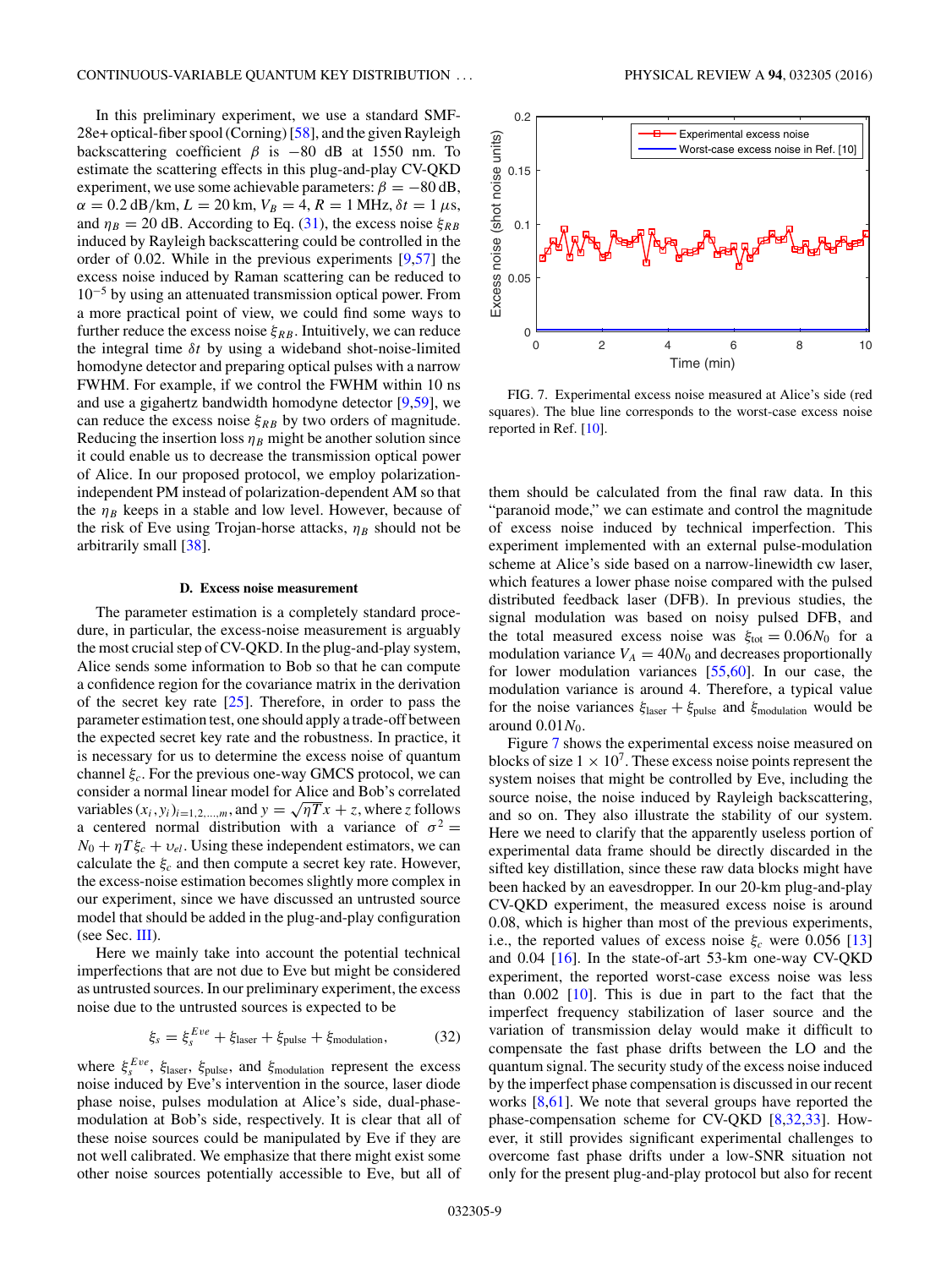<span id="page-9-0"></span>

FIG. 8. Security thresholds based on the uncertainty principle (blue line) and the composable security framework (red line). From left to right, the transmittance of the quantum channel corresponds to distances of 20 km (blue), 20 km (red), 40 km (red), and 60 km (red) with a typical loss of 0.2 dB*/*km. The blue line corresponds to the secret key rates calculated from the proof-of-principle experiment based on the same finite-size security of previous experiment [\[10,23\]](#page-10-0). Red lines correspond to the respective asymptotic expected secret key rates in different finite-size blocks of exchanged signals [\[25\]](#page-10-0). The modulation variance  $V_B$  is 4; the excess noise  $\xi$  is 0.08; the reconciliation efficiency *β* is 0.97; the robustness parameter  $\epsilon_{\text{rob}}$  is less than 10<sup>-2</sup>; the security parameter  $\epsilon$  is 10<sup>-20</sup>.

independent one-way protocols without sending a LO [\[31–](#page-10-0) [33\]](#page-10-0). Another important reason is that in the plug-and-play structure, the system has to suffer a Rayleigh backscattering effect. Though the present QKD does not coexist with other copropagating classical channels, the backscattering noisy photons produce more excess noise than that of Raman scattering. Further improvement of the experiment should focus on the optimization of system parameters so that the excess noise can be controlled within a lower level.

#### **E. Security thresholds in the composable security framework**

The secret key rate of our proof-of-principle experiment is based on the assumption of collective attacks. We note that in the composable security framework  $[25]$ , the secret key rate is asymptotically equal to the one assuming a Gaussian attack and it is quite different from the case for the proof based on the uncertainty principle [\[23\]](#page-10-0), which was employed in the previous state-of-the-art CV-QKD experiment [\[10\]](#page-10-0). Indeed, the security threshold calculated in this rigorous framework becomes much tighter and it also puts forward higher requirements of the number of exchanged signals.

In Fig. 8, we calculated security thresholds based on the uncertainty principle (blue line) and the composable security framework (red lines). We plot the secret key rate as a function of the number of exchanged signals. For simplicity, the simulation parameters for the expected key rates in long-distance conditions are fixed as our 20-km experiment. However, it is also worth mentioning that achieving a good reconciliation efficiency *β* at any SNR is necessary for us to work with a wider range of modulation variance  $V_B$ . Our previous work demonstrated a high-performance Low Density Parity Check (LDPC) code (an efficiency of 97%) [\[62\]](#page-10-0) for a one-way 50-MHz GMCS QKD experiment [\[9\]](#page-10-0). Therefore, in this simulation, it is reasonable for us to assume that we can perform the reconciliation step at any distance. Besides, in our experiment, the realistic finite-size data block of exchanged signals is between  $10^6$  and  $10^9$  (see blue line), which allows us to achieve a secure distance up to 20 km.

An important issue concerning the secret key rate and secure distance is that the parameter estimation procedure requires a large amount of exchange signals in not only the conventional one-way CV-QKD protocol but also our plugand-play protocol. This is because the efficiency of the CV protocols will decrease with the increasing of the exchanged bits that are sacrificed. In order to achieve a distance of 60 km, a number of exchanged signals between  $10^{13}$  and  $10^{14}$ is necessary. We note that our protocol is much simpler than pervious protocols to realize a 100-MHz shot-noise-limited homodyne detection, since it does not need to continue increasing the sender's transmitting power according to the growing demand of secure distance. It means that larger blocks are also practical over a longer period of sampling time for further high-speed CV-QKD.

### **V. CONCLUSION**

We proposed a dual-phase-modulated coherent-states QKD protocol, and we also experimentally demonstrated such a plug-and-play protocol over a 20-km fiber channel. In this protocol, a legitimate sender can use the polarizationinsensitive dual-phase modulation to prepare Gaussian states so that this intrinsically stable protocol preserves the simplicity and security of one-way Gaussian cryptographic protocols. In particular, a long outstanding problem associated with the transmitted LO is solved because we can benefit from the plug-and-play scheme in which a real local LO will be generated from the same laser of quantum signal at the receiver's side, and does not need to propagate through the insecure quantum channel. Besides, in our previous high-speed experiment, one of the limitations of the secure distance is that the gigahertz quantum detectors require sufficient LO power to operate well within the shot-noise limit [\[9\]](#page-10-0). Therefore, compared with previous one-way CV-QKD schemes, we can find that this arrangement could not only remove all of the security loopholes related with the transmitted LO, but also provide greater flexibility of high-speed shot-noise-limited measurement by controlling the optical power of the local LO. Therefore, this scheme might be very suited for gigahertz CV-QKD in the future.

### **ACKNOWLEDGMENTS**

This work was supported by the National Natural Science Foundation of China (Grants No. 61170228, No. 61332019, No. 61471239, and No. 61501290), the National Program On Key Research Project of China (Grant No. 2016YFA0302600), and the Hi-Tech Research and Development Program of China (Grant No. 2013AA122901).